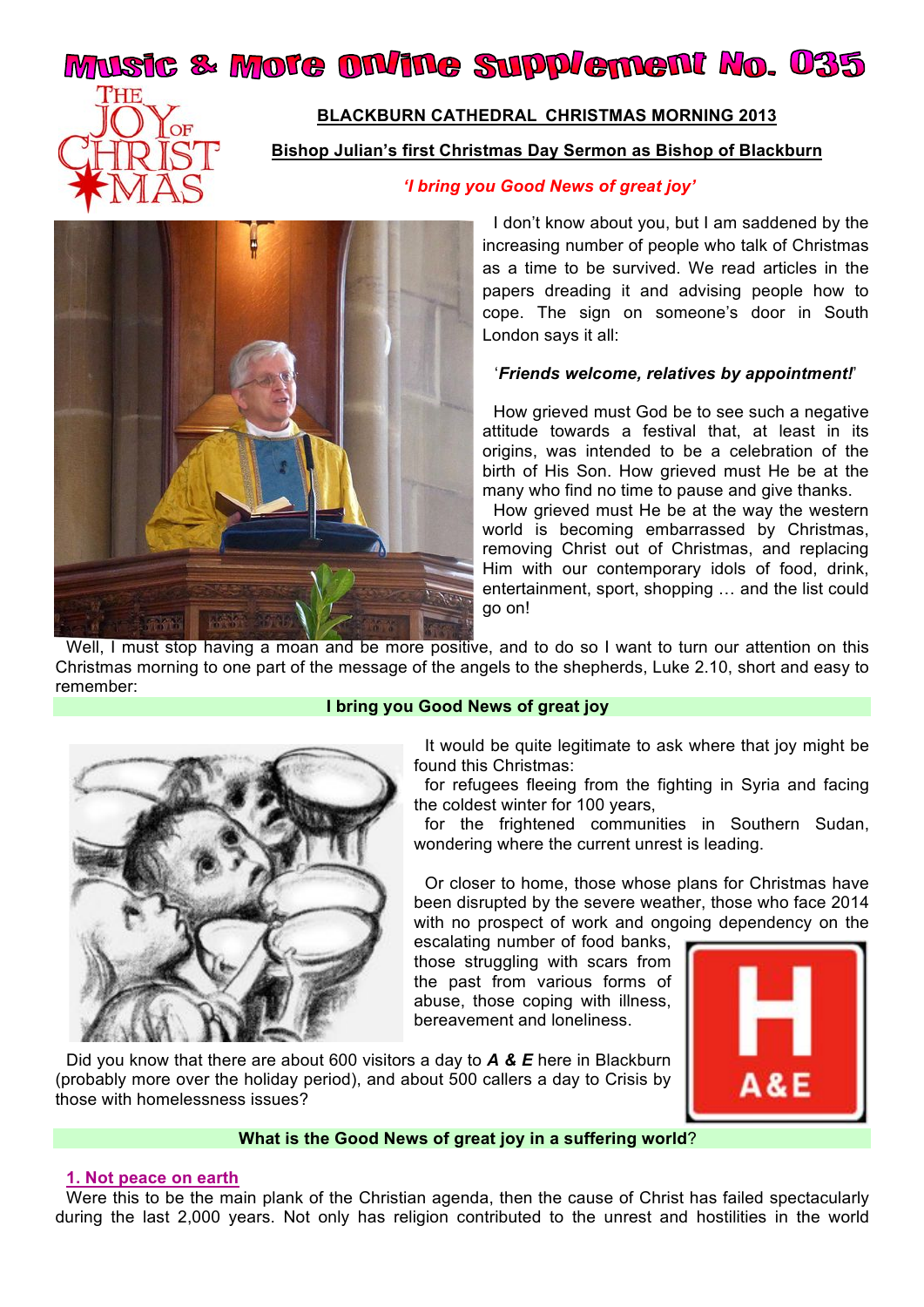century after century, but we live in a fearful world, unsure when and where the next suicide bomb will be set off.

Yes, we work to see the Kingdom of God come in greater measure and for there to be goodwill between individuals and nations, but the Good News of great joy contains no promise that our lives will be free (in this life) of the pains and sufferings of a fallen world. There is no promise that the Christian church will be free of persecution in 2014. So what is the good news of great joy for the Syrian refugee?



There was, and is, the promise of **peace with God**, the restoration of a relationship that had been broken because of mankind's independence of God.

To be at peace with someone is to be at ease with them, to relax with them, to enjoy their company, and the Good News of the Christian faith is **God has made this possible for all through what Jesus came to do**; His death on a cross, which we remember, and in which we participate, in this service of Holy Communion.

#### **Good news of great joy is not peace on earth in our time, (though that will come ultimately, when Jesus returns) but the promise of peace with God for all who put their trust in Him.**

## **2. Not health of body**

Were our physical well-being the central benchmark of the Christian faith, again the cause of Christ would have failed spectacularly, because we continue to live in a suffering world, plagued by sickness and disease. In spite of the marvellous advances of medical science and the increase of effective treatments, we still have to face the possibility of illness and finally the inevitability of death.

There was, and is, no promise of good health and deliverance from pain in this life. Yes, we pray for healing and deliverance and there are those times when the power of God intervenes and we rejoice in His mercy and the signs of His coming Kingdom.

But there was, and is, a promise of a healthy soul, healed of guilt through forgiveness, saved from the judgment of God, rescued from purposelessness, set free from selfish desires.

Despite what people may say, Christmas is not only for children and families. It is for *all* people, because we are



all sinners, people who fall short of the glory of God, and so need a Saviour and forgiveness.

## **Good News is not about a healthy body, but a healthy soul.**



#### **3. Not abundance of material things**

Were Christianity about material prosperity, living the comfortable life, then once again it has failed spectacularly over the last 2,000 years.

Some people still live in abject poverty in certain parts of the world, and there will be those who die tonight because they do not have enough food or adequate shelter.

And it is to our shame that in our so-called civilized society there are those who do not have sufficient to eat and keep warm at the same time this Christmas.

Though as Christians we will do what we can to alleviate such distress, and food banks/credit unions and the like are part of